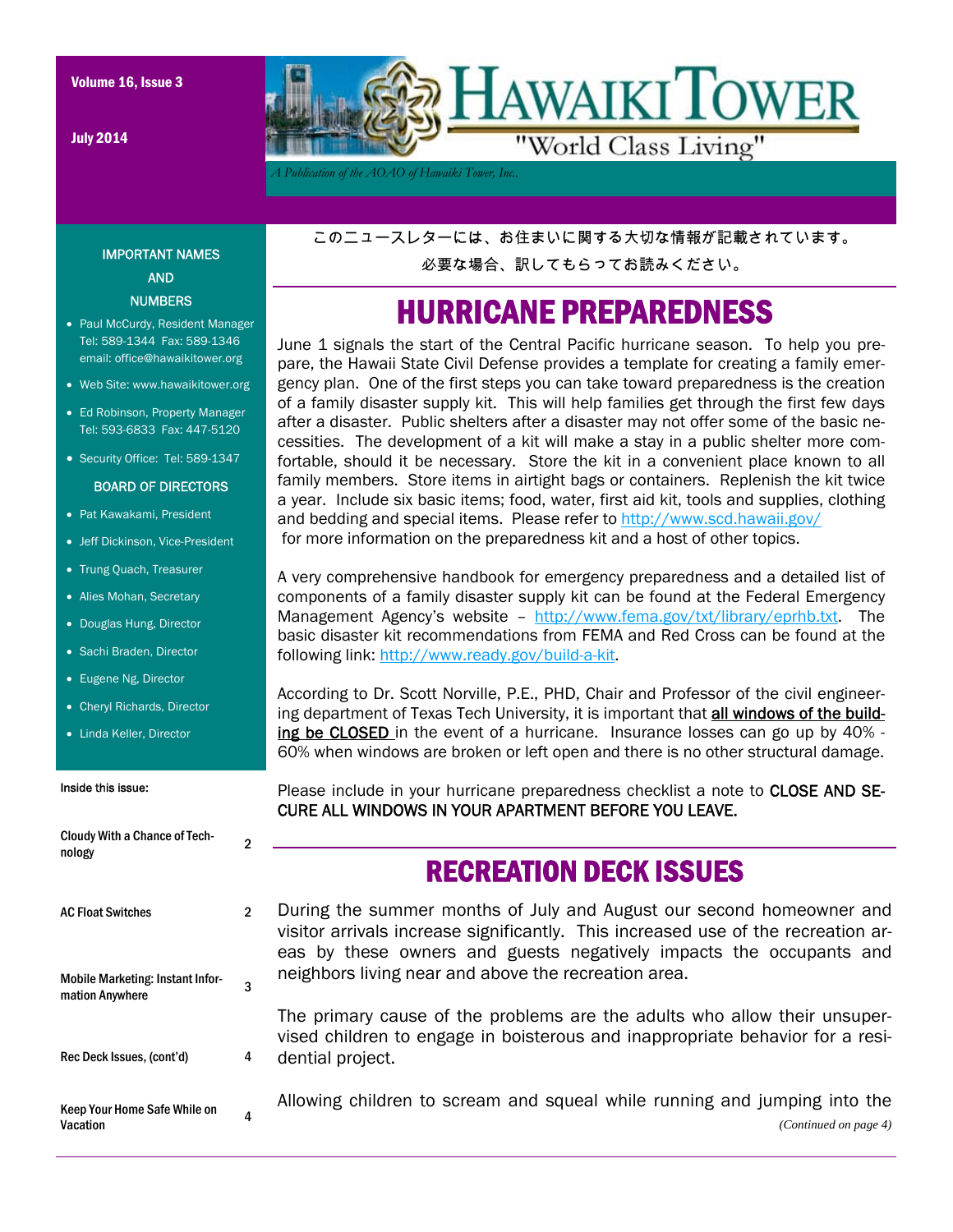## CLOUDY WITH A CHANCE OF **TECHNOLOGY**

We all know about the clouds that shade the sun and carry rain. Now it's time to get to know the other cloud—the one that delivers computing power, handy applications, and the ability to share information with others wherever and whenever you need. Like the atmospheric mass that provides its name, the technological phenomenon impacts our daily lives.

Cloud computing sounds mysterious and untrustworthy, but chances are you're already working, playing and surfing in the cloud. If you've purchased an iPhone, Kindle, or any smartphone, tablet or computer recently, you're probably taking advantage of its benefits. If you've downloaded a song from the Internet, chatted on Skype or purchased something from Amazon.com, you've used the cloud.

So, what does the cloud mean to you, and how can you harness its power?

It means you can access association documents and board meeting minutes from wherever you are. It might also mean, for the owners of second homes, that you can tune in to board meetings from the other side of the country.

It means you can work from a remote office without losing a beat. You can collaborate with others on a document without having to e-mail the file back and forth. You can store photos, music and files online without taking up precious space on your computer.

The cloud offers cheaper, stress-free alternatives to expensive hardware and maintenance. All you really need to take advantage of the cloud is reliable Internet access, but you should carefully consider security, privacy, the provider's reliability and contract terms first.

How secure is your data and information on the cloud? What privacy rules are you subject to? Some cloud services include clauses that allow providers to access and use a customer's data —often for marketing purposes—and can retain that data long after you're done using the service.

What if the company providing the cloud service goes out of business? What happens to all your information? Do contact terms lock you into one program or application?

These are important questions to ask. And though the cloud is relatively new, it's here to stay and will become even more



prevalent over time. To see a list of cloud computing providers, visit http://cloudcomputing.findthebest.com.

## AC FLOAT SWITCHES

In May 2004, the Association adopted a policy that recommends owners install a device that automatically detects when the water level in the air conditioning drain pan rises too high and then turns the air conditioner off. This will alert the resident that a problem exists and that service is required.

In order to encourage homeowners to proactively install the device, the Association will provide the device at no cost. The devices are available at the administrative office at level 3.

The cost to install the valve will be the responsibility of the owner, along with the future maintenance, repair or replacement of the device. It can be installed during routine maintenance service by any of the air conditioning companies that provide service in the building. For the do-it-yourself apartment owner, we have an installation guide available in the office.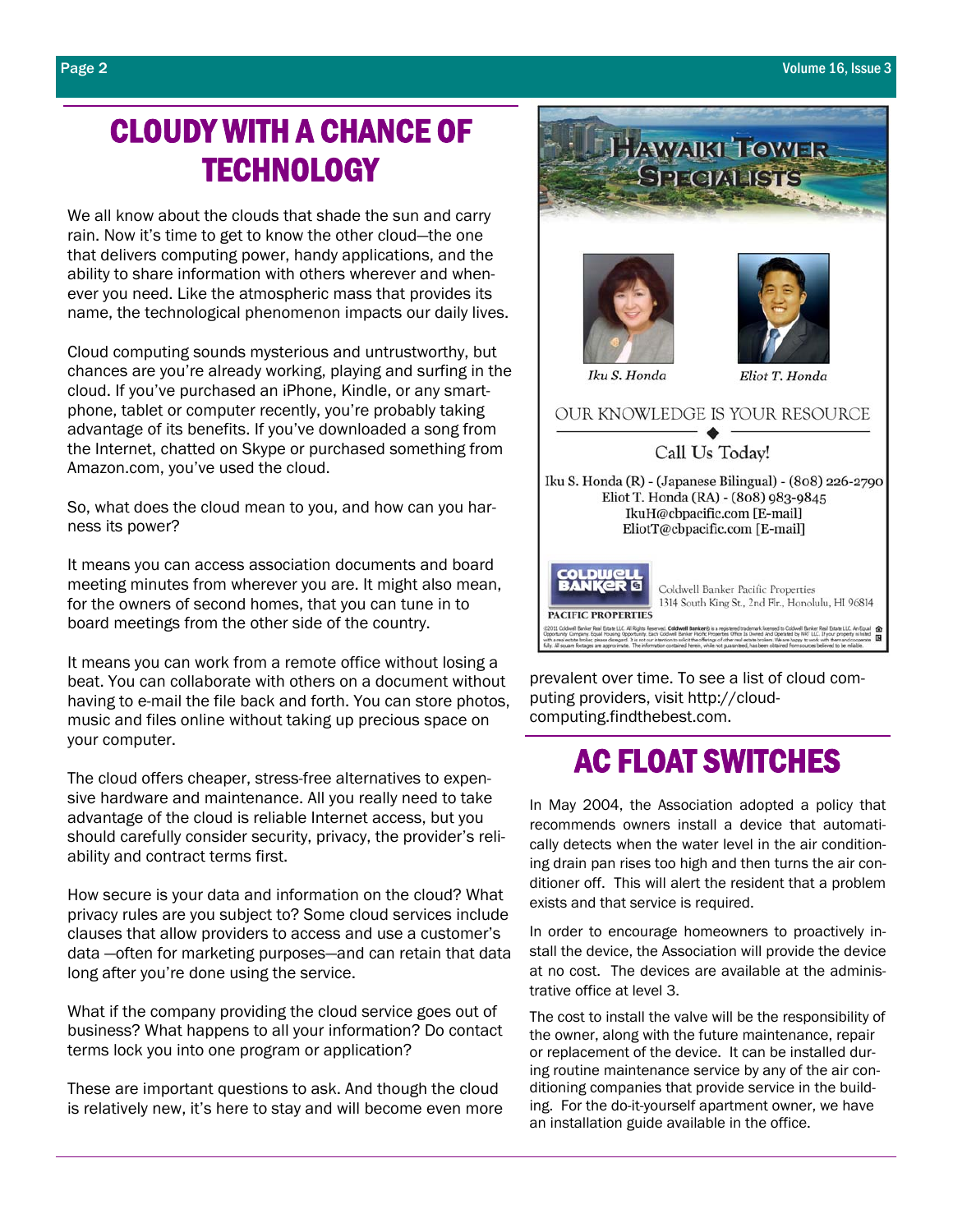## MOBILE MARKETING: INSTANT INFORMATION ANYWHERE

You may have noticed small, black and white, pixilated squares recently appearing in magazines and marketing materials or on signs and product packaging. Designed to work with cell phones, mobile tags instantly link to additional information when you scan them. They're decoded by a tag reader application installed on a web-enabled camera phone. When you scan a tag with your phone's camera, it opens a web page, displays a message or takes some other action on the phone to connect you to new content.

Mobile tagging is rapidly increasing as businesses and individuals discover creative uses for the technology. Businesses are capitalizing on the marketing and sales potential of the tags by driving consumers to websites for special offers, launching surveys, linking to additional product and service information and delivering exclusive content. Individuals are using tags on business cards and resumes to automatically download their contact information to a recipient's phone or to provide virtual work samples.

There are a number of different types of mobile tags, including Microsoft Tag, QR codes, Data Matrix, Cool-Data-Matrix, Aztec, Upcode, Trillcode, Quickmark, shotcode, mCode and Beetagg. Different types of tags require different types of readers; most are available as free downloads. Many of the tag types also offer free tag generators for personal and commercial use.

## KEEP YOUR HOME SAFE WHILE ON VACATION

 Throughout the year, many of you will escape the daily grind and head out on a well-deserved vacation. But before you hit the road, take a few precautions so your home isn't enticing to thieves (not likely at Hawaiki Tower) or susceptible to flood or other disasters. Not only is having your home flooded a highly unpleasant way to return from a trip, but it also puts the rest of

*(Continued on page 4)* 



We provide comprehensive maintenance and repair work to keep your residence in optimum working order.

- \* General & Air Conditioner Maintenance
- $\star$  Plumbing Inspection and Repairs
- \* Lighting/Fan Fixture Installations
- \* Painting & Drywall Work
- \* Light Renovation Work

For more information on rates and services or to schedule an appointment:

# $(808) 864 - 5833$

You can also visit our office at Lobby Level, Suite 303 (next to the Resident Manager)

Hawaiki Tower • 88 Piikoi Street, Suite 303 • Honolulu, HI 96814 www.bretthillcompanies.com



Give us a call or stop by Hawaiki #301 in the lobby to find out how we can help! (808) 596-8801

English & 日本語:

info@sachihawaji.com